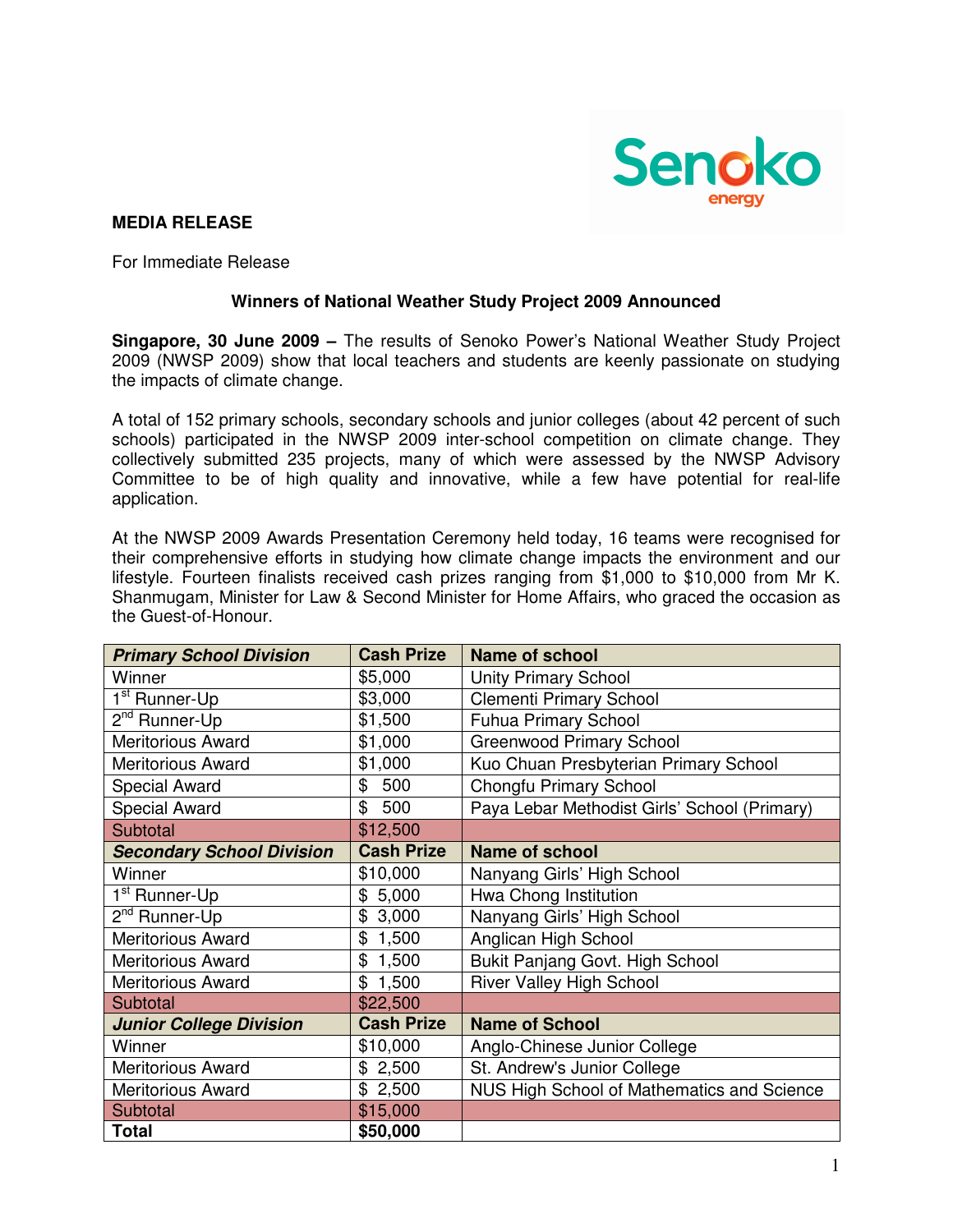All prizes in the Junior College Division were sponsored by the major German industrial company, Siemens.

In presenting the awards, Mr Shanmugam said: "Climate change is a pertinent issue that potentially affects everyone, our economy and our way of life. Through NWSP 2009, the students have gained a deeper understanding of the key environmental issues. They will be our future green warriors in environmental protection."

NWSP 2009 marks the first time that measurements taken from mini-weather stations installed in participating schools and fed into a central information repository called the Central Data Depository (CDD) were used by the students in their projects. The CDD contains a significant database that can be tapped for research and real-life applications by academic institutes and public sector entities.

Prof Leo Tan, Chairman of NWSP Advisory Committee, said: "Through the years since the NWSP has been introduced, it is heartening to see the high level of continuing enthusiasm and interest shown by teachers and students in creating awareness of climate change. These students will hopefully go on to contribute towards creating a green environment for all."

Mr Roy Adair, President & CEO of Senoko Power, said: "The participants of NWSP 2009 have developed a wider perspective, deeper understanding and greater interest in environmental issues. These are vital assets that will benefit them in future. Knowledge is power and through the NWSP, Senoko Power has provided to these students the power to make a difference."

Senoko Power, Singapore's largest electricity generator, as well as the NWSP's originator, has invested over S\$2.1 million in the competition, mainly through the installation of mini-weather stations at the participating schools and colleges.

-END-

#### **About Marubeni Corporation**

Marubeni Corporation was established in 1858 and is one of the leading general trading companies in Japan. Headquartered in Tokyo, Marubeni operates across 11 different industrial sectors in over 70 countries, with consolidated net income reaching ¥111.2 billion for the fiscal year 2008. While strengthening its financial standing, it has successfully achieved the expansion of business scope, sophistication and diversification of the trading firms' functions, and aggressive investment in strategic sectors. Among the company's various business fields, power projects are identified as one of the core businesses of the company, based on a long history and world wide experience as an IPP developer as well as an EPC contractor. Marubeni now operates a net power capacity of 7,785MW around the world.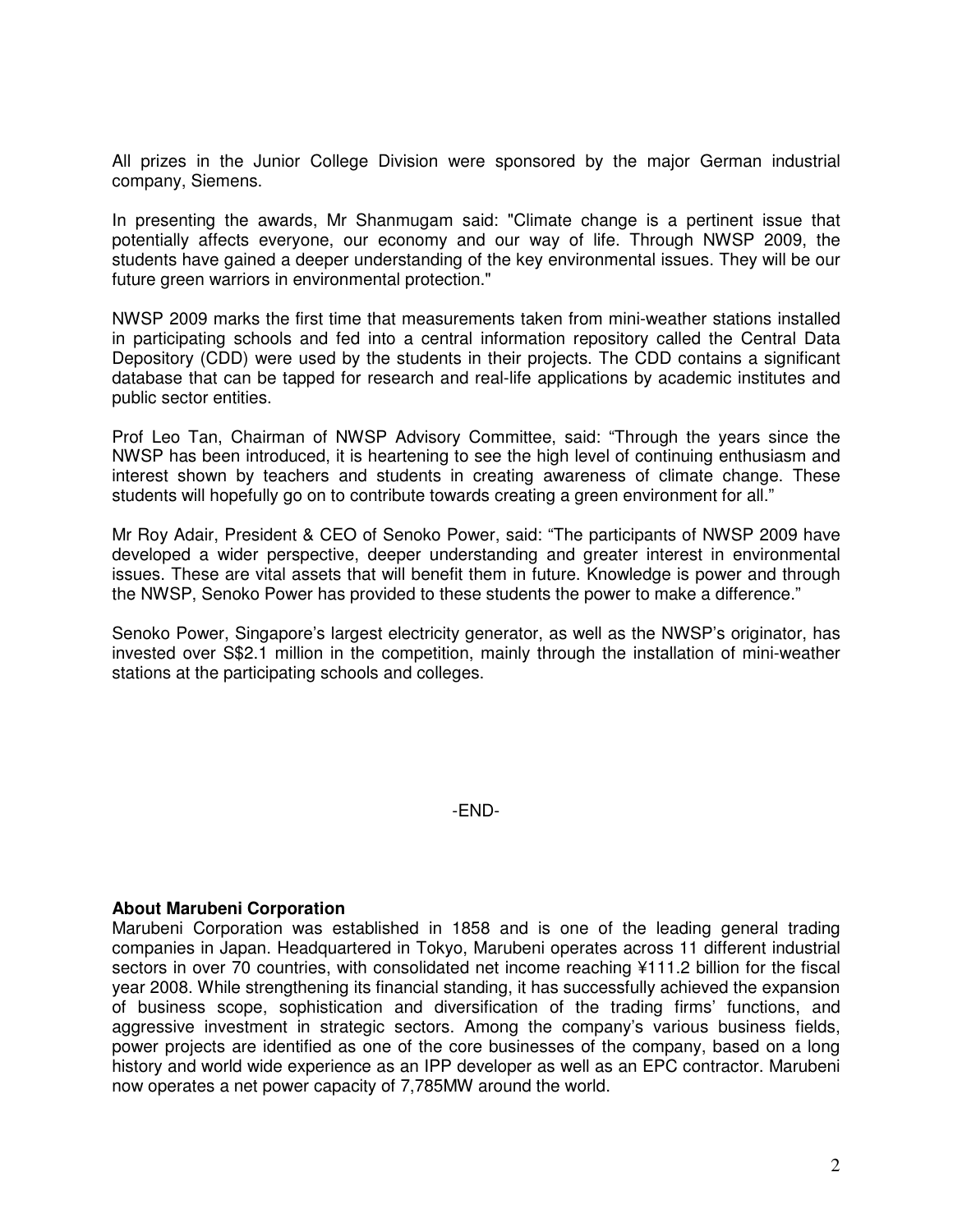## **About GDF SUEZ**

One of the leading energy providers in the world, GDF SUEZ is active across the entire energy value chain, in electricity and natural gas, upstream and downstream. It develops its businesses (energy, energy services and environment) around a responsible growth model to take up the great challenges: responding to energy needs, ensuring the security of supply, fighting against climate change and maximizing the use of resources. GDF SUEZ relies on diversified supply sources as well as flexible and high-performance power generation in order to provide innovative energy solutions to individuals, cities and businesses. The Group employs 200,000 people worldwide and achieved revenues of €83.1 billion in 2008. GDF SUEZ is listed on the Brussels, Luxembourg and Paris stock exchanges and is represented in the main international indices: CAC 40, BEL 20, DJ Stoxx, DJ Euro Stoxx 50, Euronext 100, FTSE Eurotop 100, MSCI Europe and ASPI Eurozone.

#### **About The Kansai Electric Power Co., Inc.**

Kansai is the second largest electric utility company in Japan. Kansai owns and operates power plants, transmission system and distribution system. Kansai forms a vertically integrated company, with an installed capacity of 33,865MW (excluding overseas generation assets) and supplies its generating electricity to over 13 million retail customers in Kansai area, including famous cities, such as Kyoto, Osaka and Kobe.

## **About Kyushu Electric Power Co., Inc.**

Kyushu Electric Power is the fourth largest electric power company in Japan. Kyushu operates 193 power generation facilities with a total capacity of 19,716MW (excluding overseas generation assets). As an integrated electric power company, it supplies electricity to 8.38 million retail customers in its service area, which covers the island of Kyushu.

#### **About Japan Bank for International Cooperation (JBIC)**

JBIC was established in October 1999 by the Japanese Government. JBIC has a statutory mandate to undertake lending and other operations for: the promotion of Japanese exports, imports and economic activities overseas; the stability of international financial order; and economic and social development as well as economic stability in the developing economies. JBIC's mandate thereby contributes to the sound development of the Japanese economy as well as the international economy. JBIC operates under the principle that it will not compete with financial institutions in the private sector.

# **About Senoko Power Limited**

Senoko Power is the largest power generation company in Singapore, providing about 28% of the nation's electricity needs. Senoko Power is the first power generation company in Singapore to import clean natural gas for power generation in 1992, to launch the first combined cycle plant in 1996 and to be certified the ISO 9000 in 1998, OHSAS 18001 in 2003 and ISO 14001 in 2004.

Senoko Power has a combined installed capacity of 3,300 megawatts (MW) comprising 1,945MW of combined cycle plants (CCPs), 1,250MW of thermal plants and 105MW of fast-start